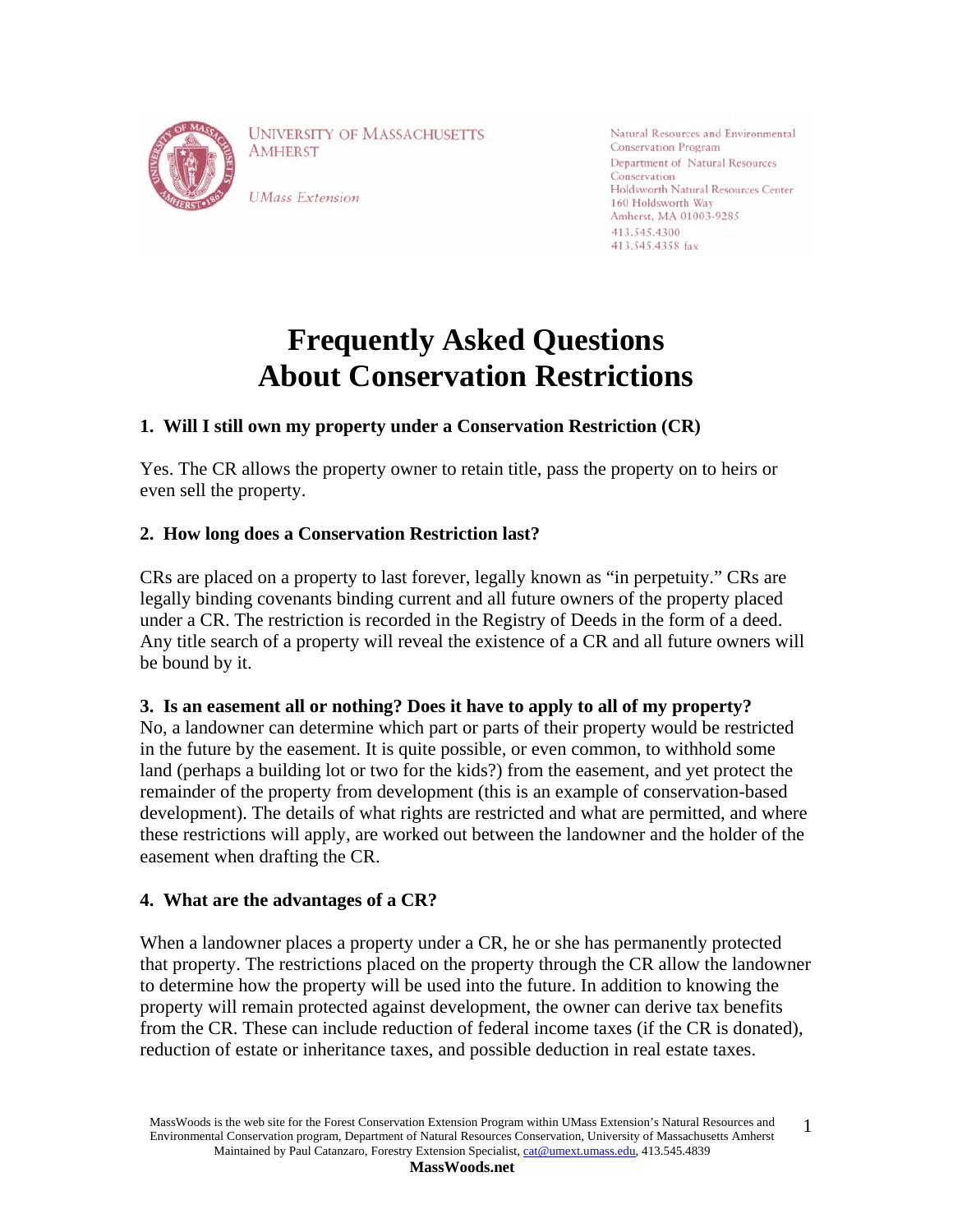#### **5. Can I still reside on my land after an easement has been placed?**

Yes. In most cases, a CR will exclude the building site from the area covered by the CR. The CR restricts those uses such as subdivision and development, which are described in the CR. The owner continues to own and use the land as permitted by the CR terms. If you think you might want to build and additional building or two, then those future building sites will not be included in the area affected by the CR. If desired, easements may be written to provide for specific limited development of a property, such as additions or modifications to existing structures, home sites for children, and farm structure construction.

#### **6. How can granting a CR reduce a property owner's estate tax?**

Federal estate tax is levied on the fair market value of the "highest and best use" (development), not on the value of the property for its existing uses. The resulting estate tax can be so high that the heirs must sell the property to generate enough cash to pay the taxes. A CR, however, often can reduce estate taxes. If the property owner has restricted the property by a perpetual CR before death or by including the CR in a will, the property must be valued in the estate at its restricted value. To the extent that the restricted value is lower than the unrestricted value, the value of the estate will be less, and the estate will thus be subject to a lower estate tax, or possibly no estate tax at all. In addition, if the property must be sold, the CR will conserve the property in perpetuity.

#### **7. How can donating a CR reduce a property owner's income tax?**

The donation of a CR is a tax-deductible charitable gift, provided that the restriction is perpetual and is donated "exclusively for conservation purposes" to a qualified conservation organization or public agency listed under Section 501(c)3 of the Internal Revenue Code. Further qualifications exist under Internal Revenue Code Section 170(h) which generally defines "conservation purposes" to include the following:

- the preservation of land areas for outdoor recreation by, or for, the education of, the general public,
- the protection of relatively natural habitats of fish, wildlife, or plants, or similar ecosystems,
- the preservation of open space including farmland and forest land for scenic enjoyment or pursuant to an adopted governmental conservation policy; in either case, such open space preservation must yield a significant public benefit, and
- the preservation of historically important land areas or buildings

A donation need only fit into one of these categories to qualify. To determine the value of the CR donation, the owner has the property appraised both at its fair market value without the conservation restrictions and at its fair market value with the conservation restrictions. The difference between these two appraised values is the CR value. Detailed federal regulations govern these appraisals.